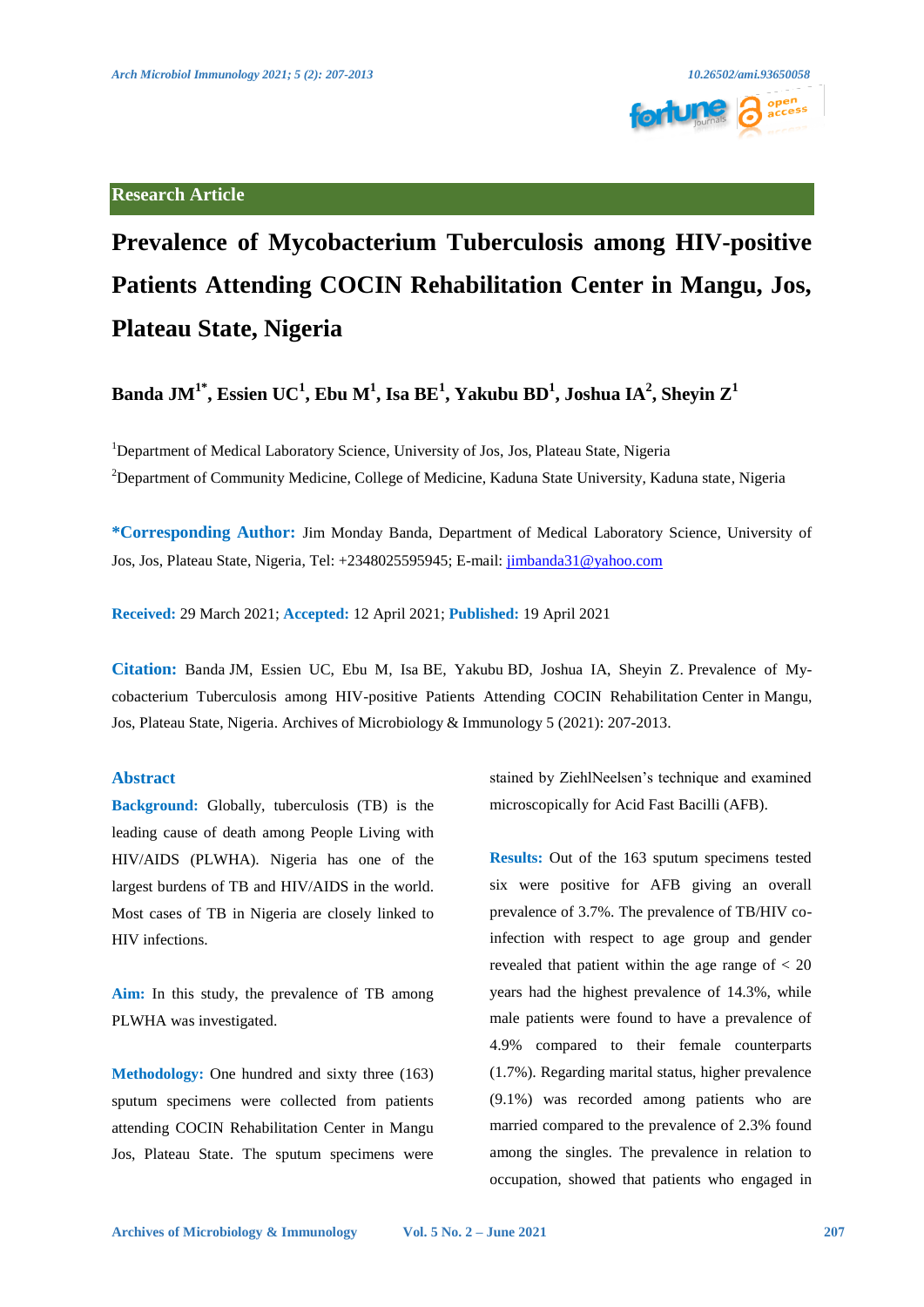#### *Arch Microbiol Immunology 2021; 5 (2): 207-2013 10.26502/ami.93650058*

farming had the highest prevalence of 5.2%, followed by those who identified as student (5.0%) and business (2.9%). However, no case of TB was recorded among patients who identified as civil servants and housewives.

**Conclusion:** This study has established the link between TB and HIV infection in the study area. We therefore recommend that further studies be conducted in the entire Plateau State for possible intervention in terms of improve antiretroviral treatment coverage tuberculosis screening, treatment and prevention as a way of reducing active TB among people living with HIV.

**Keywords:** Co-infection; Health seeking behavior; HIV; Tuberculosis

# **1. Introduction**

Tuberculosis (TB) is the world's deadliest infectious disease that claims more than a million lives each year (WHO, 2020). Tuberculosis is a communicable disease that is the leading cause of death worldwide ranking above HIV/AIDS. About a quarter  $(1/4)$  of the world's population is infected with *Mycobacterium tuberculosis* (WHO, 2020). Tuberculosis is caused by the bacillus *Mycobacterium tuberculosis* which spreads when a sick person expels bacteria into the air; by coughing or sneezing. The diseases primarily affect the lungs (pulmonary TB) but can also affect other sites of the body (extra-pulmonary TB) [1,2]. Human Immunodeficiency Virus is the most common risk factor for the progression of *M. tuberculosis* infection to TB disease. Immunodeficiency Virus infection is characterized by the progressive depletion of CD4+ Tlymphocytes which results in the weakening of the immune system leaving the victim vulnerable to TB by reactivation of latent TB to active TB disease [1,3,4]. The risk of developing TB is

estimated to be between 16-27 times greater in PLWHA than among those without HIV infection (WHO, 2020). Human Immunodeficiency Virus associated tuberculosis has become a major public health problem in many countries including Nigeria (WHO, 2020). Human Immunodeficiency Virusassociated tuberculosis has been reported worldwide including Nigeria by many researchers [2,4-10]. Indeed, the knowledge of HIV-TB coinfection is necessary to understand the spread of the dual infections and to monitor the performance TB and HIV control programmes. In addition, this information is important in the formulation of policies that might help in planning the management of patients with HIV-TB co-infection.

This study was conducted to determine the prevalence of *M. tuberculosis* among HIV/AIDS patients attending COCIN Rehabilitation Centre Sabon Layi Mangu, Magu L.G.A, and Plateau State, to contribute to the field of knowledge regarding HIV-TB co-infection.

### **2. Materials and Methods**

**2.1 Study area:** Mangu is one of the local government areas in the Plateau Central Senatorial district with a population of 294,931 according to 2006 National population census. The local government covered an area of 1,653 square kilometers [11].

**2.2 Study population:** The study population included 163 HIV positive patients within the age range of 4 to 60years attending COCIN Rehabilitation Center Mangu within the period of December 2015 to February 2016.

**2.3 Sampling technique:** The 163 HIV positive patient receiving treatment at the COCIN Center during the period of the research and have consented were enrolled as they present.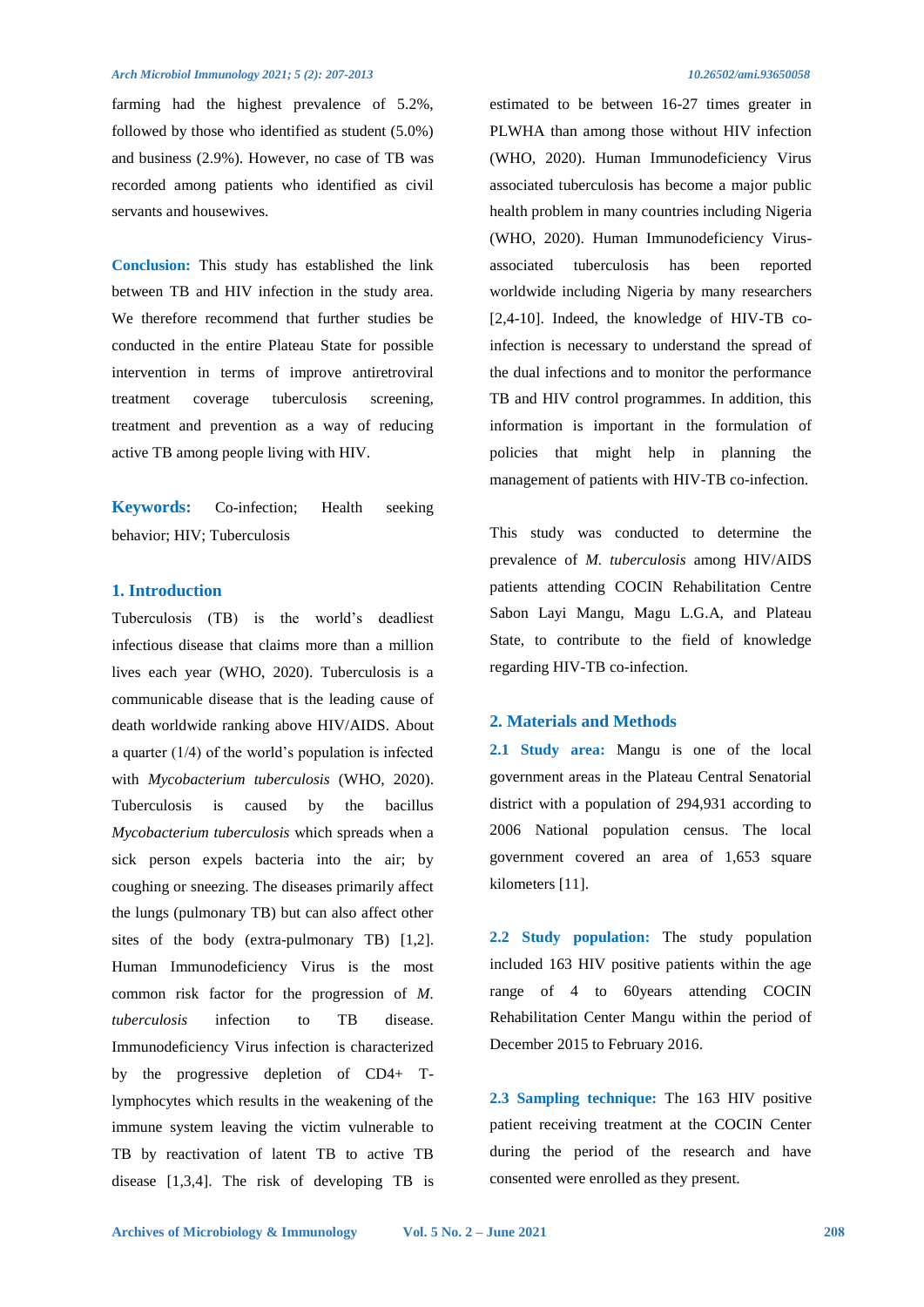**2.4 Data collection tool:** An intervieweradministered, structured questionnaire was used to collect the necessary information. The questionnaire had sections A-F, namely A: Biodata, B: Educational Qualification, C: Socioeconomic status, D: Clinical symptoms, E: Knowledge of the diseases, F: HIV status.

**2.5 Sample collection:** Sputum specimen collections were done in an open ventilated space with the assistance of medical personnel in the health facility. The patients were given sterile wide open mouth screwed-bottles in which they produced paired sputum samples (one early morning and one spot). For young children who cannot expectorate spontaneously, once the child start to cough, sputum was obtained by sucking through the nasopharynx by the collaborating pediatrician.

**2.6 The procedure for Laboratory test:** The samples were analyzed by making sputum smears on a well labeled slide, stained by Ziehl-Neelsen's technique and examined according to method previously described in (WHO, 2004) [12]. The dried sputum smears were heat fixed and flooded with strong carbol fuchsin. The strong carbol fuchs in was maintained on the smears by heating for 5 minutes, followed by decolourization using 3% acid-alcohol. The slide was rinsed with water and counter stained with 0.3% methylene blue for 2 minutes. It was washed with water and allowed to air dry before examination for Acid Fast Bacilli (AFB). Stained smears were examined under a binocular microscope, the presence of a bright red slender rod (bacilli) on a blue background signifies a positive AFB.

**2.7 Statistical analysis:** Data obtained from the study were analyzed using Statistical Package for the Social Sciences (SPSS) version 21.0. The results were presented as tables. Pearson chi-square test was used to find the relationship between the socio-demographic characteristics of the respondents and the AFB positivity. P value of <0.05 was considered to be statistical significance.

**2.8 Ethical consideration:** Ethical approval for the study was sought for and obtained from the Plateau State Ministry of Health and an informed written consent from adults and children below 18 years were obtained from all participants prior to the commencement of sputum sample collection.

#### **3. Results**

One hundred and sixty-three (163) sputum specimens were examined in the study. Out of whichsix (3.7%) were positive for AFB. The prevalence of *M. tuberculosis* among HIV-positive patients in relation to socio-demographic characteristics is shown in Table 1. In relation to age, the highest prevalence 14.3% was recorded among the age group <20 years, followed by the age group 36-60 years (3.3%), while the age group 21-35years had the least prevalence (3.0%). There was no statistical significance (P=0.321). Regarding the gender of patients, a prevalence of 4.9% was observed among male patients compared to the 1.7% recorded in females (P=0.016). In respect to marital status, higher prevalence of 9.1% was recorded among the married compared to 2.3% found among the singles. However, no significant difference (P=0.065) was observed in *M*. *tuberculosis* prevalence in relation to marital status. The results in Table 1 also showed that patients who engage in farming activities recorded a prevalence of 5.2% while; students and business client had 5.0% and 2.9% respectively. However, there was no *M. tuberculosis* detected in sputum collected from patients who were identified as civil servants and housewives.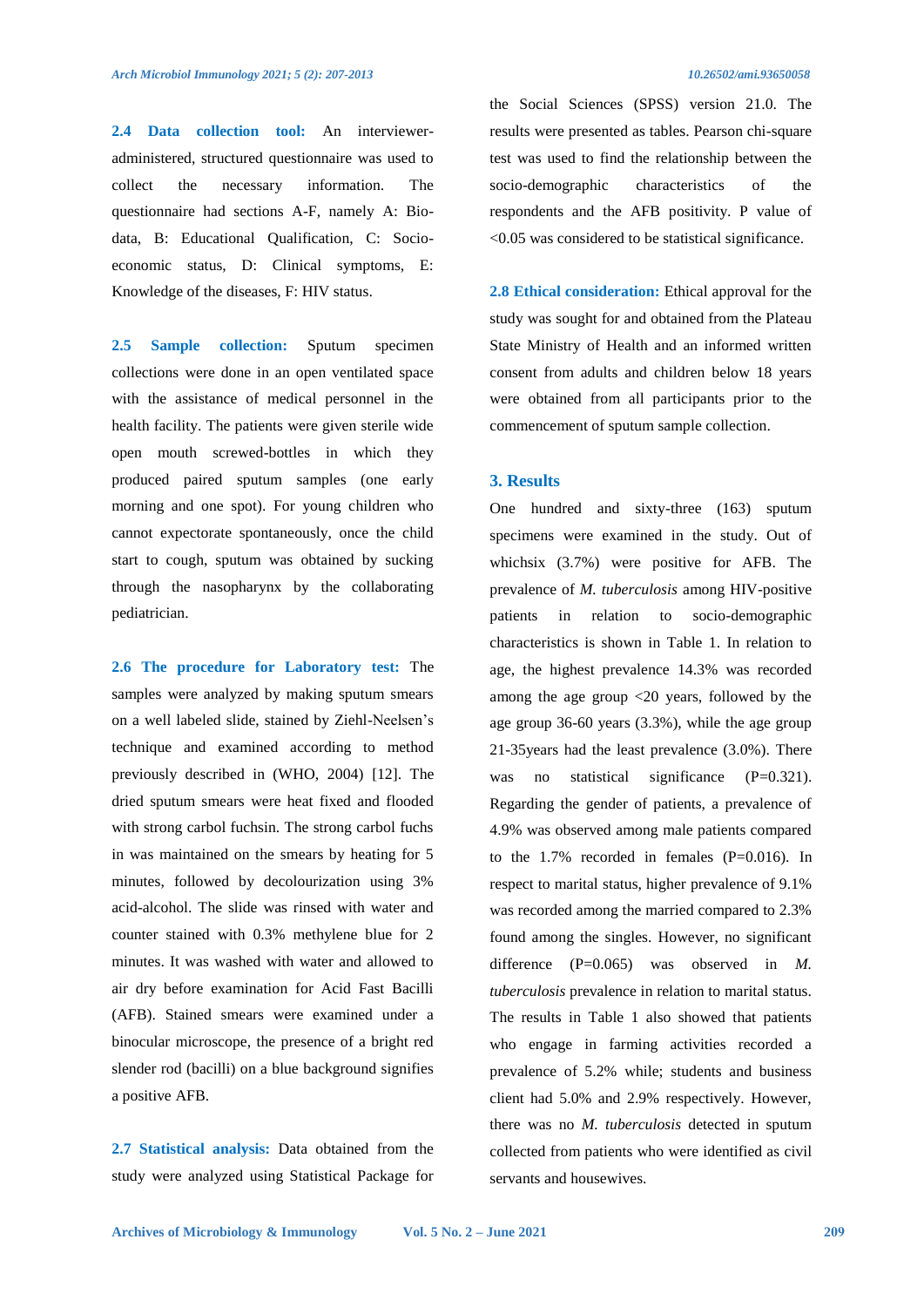| <b>Variable</b>             | No examined | No positive      | Prevalence (%)   | P value     |
|-----------------------------|-------------|------------------|------------------|-------------|
|                             |             |                  |                  | $X^2$ value |
| $\overline{Age}$ (in years) |             |                  |                  |             |
| $<$ 20                      | $\tau$      | $\mathbf{1}$     | 14.3             | 0.321       |
| $21 - 35$                   | 66          | $\overline{2}$   | 3.0              |             |
| $36 - 60$                   | 90          | 3                | 3.3              |             |
|                             |             |                  |                  |             |
| <b>Total</b>                | 163         | 6                | $\overline{3.7}$ |             |
| Gender                      |             |                  |                  |             |
| Male                        | 103         | 5                | 4.9              | 0.016       |
| Female                      | 60          | $\mathbf{1}$     | 1.7              |             |
| <b>Total</b>                | 163         | 6                | $\overline{3.7}$ |             |
| <b>Marital</b> status       |             |                  |                  |             |
| Married                     | 130         | $\mathfrak{Z}$   | 2.3              | 0.065       |
| Single                      | 33          | 3                | 9.1              |             |
| <b>Total</b>                | 163         | 6                | 3.7              |             |
| Occupation                  |             |                  |                  |             |
| <b>Business</b>             | 35          | $\mathbf{1}$     | 2.9              | 0.764       |
| Student                     | 20          | $\mathbf{1}$     | 5.0              |             |
| Civil servant               | 19          | $\overline{0}$   | 0.0              |             |
| Farmer                      | $77\,$      | $\overline{4}$   | 5.2              |             |
| Housewife                   | 12          | $\boldsymbol{0}$ | $0.0\,$          |             |
| <b>Total</b>                | 163         | $\overline{6}$   | $\overline{3.7}$ |             |

**Table 1:** Prevalence of *M. tuberculosis* among HIV-positive patients in relation to their socio-demographic characteristics

## **4. Discussion**

The study was conducted to determine the prevalence of TB in HIV patients attending COCIN rehabilitation center in Mangu, Plateau State. *Mycobacterium tuberculosis* was determined by examination of Acid-Fast Bacilli (AFB) on sputum smear stained by Ziehl Neelsen's staining technique. Out of the 163 sputum specimens examined, six were positive for AFB giving an overall prevalence of 3.7%. The overall prevalence is comparable to 6.4% recorded among HIV patients attending Nnamdi Azikiwe University

Teaching Hospital, Nnewi, Anambra State and 9.6% reported by Agbaji *et al.* (2013) [5] in a study conducted among patients attending HIV clinic at Jos University Teaching Hospital, Jos, Plateau State. However, the 3.7% revealed in this study is much lower than 13.8% published by Olaniran *et al.*(2011) [9] at Obafemi Awolowo University teaching Hospital in Ile Ife, Nigeria. Also 14% was reported by Okonkwo *et al.* (2015) [13] at DOTS the center in Military Hospital, Port Harcourt, Rivers State, Nigeria. While 33.9% was reported in a similar study conducted at the University of

**Archives of Microbiology & Immunology Vol. 5 No. 2 – June 2021 210**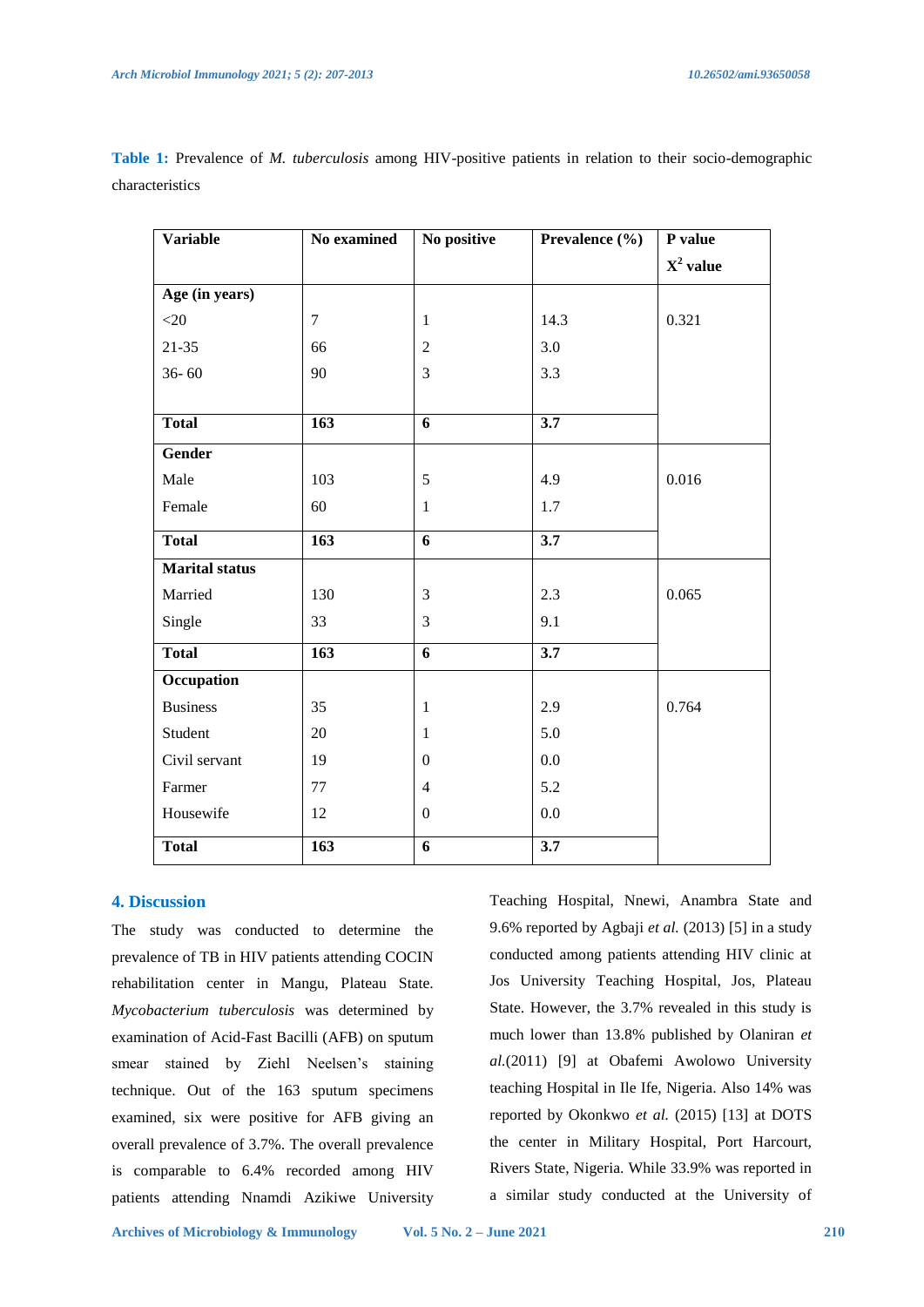#### *Arch Microbiol Immunology 2021; 5 (2): 207-2013 10.26502/ami.93650058*

Benin Teaching Hospital [14]. Additionally, a prevalence of 34.4% was revealed in a study conducted at the Dalhatu Araf Specialist Hospital Lafia, Nassarawa State [2]. The differences in the prevalence may be as a result of different sample sizes, sampling techniques, selection criteria or health seeking behaviour of the patients, level of awareness and education on TB, prevalence of HIV/AIDS, and population densities in the study areas in the different studies among others.

Regarding age-related prevalence, TB in HIV infected patient was highest which agrees with the findings of Which agrees with the findings of 34.4% as reported by Gyar *et al*. (2014) [2] in the age group 31-40 years in Nasarawa state (3) 1.8% amongthe age group 36-60 years, Which agrees with the findings of 34.4% as reported by Gyar *et al*. (2014) [2] in the age group 31-40 years in Nasarawa State this agrees closely with the findings of Gyar *et al*., (2014) [2] who reported most cases of TB among age groups 31-40 years. However, our prevalence is lower than those reported by other researchers: Okwokwo *et al*. (2015) [13] reported a prevalence of 21.2% among the age group <30 years inEnugu, Stateand Olaniran *et al.* (2011) [9] had a figure of 5.8% among the age group 21-30 years in Ogun State.

Our findings, however, is contrary to the findings of other researchers: Okonkwo *et al.*(2015) [13] who reported the majority (21.2%) of TB cases among the age group <30 years, and Olaniran *et al.* (2011) [9] revealed 5.8% as the highest prevalence among the age range of 21-30 years.

Also, we observed a significantly higher prevalence 3.0% of TB/HIV co-infection amongst male patients compared to their female counterparts. Similar findings have been reported by the following authors: Terry Alli *et al.* 2010; Olaniran

*et al.*2011; Okonkwo *et al.*2015; Musa *et al.* 2015 [8,9,13]. On the other hand, studies that recorded higher cases of TB in HIV infected patient among females have been reported by (Agbaji *et al.*2013; Effiong and Nwakaego, 2015; Okonkwo *et al.* 2015) [5,13,14].

The present study did not record any difference in the prevalence of the TB in HIV infected patient amongthe married and the singles; this is contrary to previously documented report with more TB/HIV co-infection among the singles as reported by Oladeinde *et al.*2014 [15] in Edo state, prev 32.8% Nigeria and Musa *et al.*2015 [8] in Kano state 13.6.

Concerning occupation-related prevalence, patients who engaged in farming had the highest figure of 2.6% case of TB; this could be as a result of the large sample size of the patients being farmers that are likely to have low level of education, poor level of awareness and education on how to prevent TB. Their nutritional status may also play a role in this regards too. The public health implications of the high prevalence among farmers is that the coexistence of the TB-HIV will affect their productivity, thereby leading to poor food production and ultimate food insecurity, especially in this study area where majority of the people are farmers, thus the need to control TB among this community. On the contrary, Oladeinde *et al.*  (2014) [15] in a similar study conducted in Edo State recorded the highest prevalence of 41.1% among traders and Olaniran *et al.*(2011) [9] reported figure of 33.3% of TB/HIV co-infections among artisan. Similar to our finding, Oladeinde *et al.*(2014) [15] did not find any TB among civil servant living with HIV, the reason for this could be due to good health seeking behaviors good nutrition and knowledge of TB prevention among civil servants living with HIV.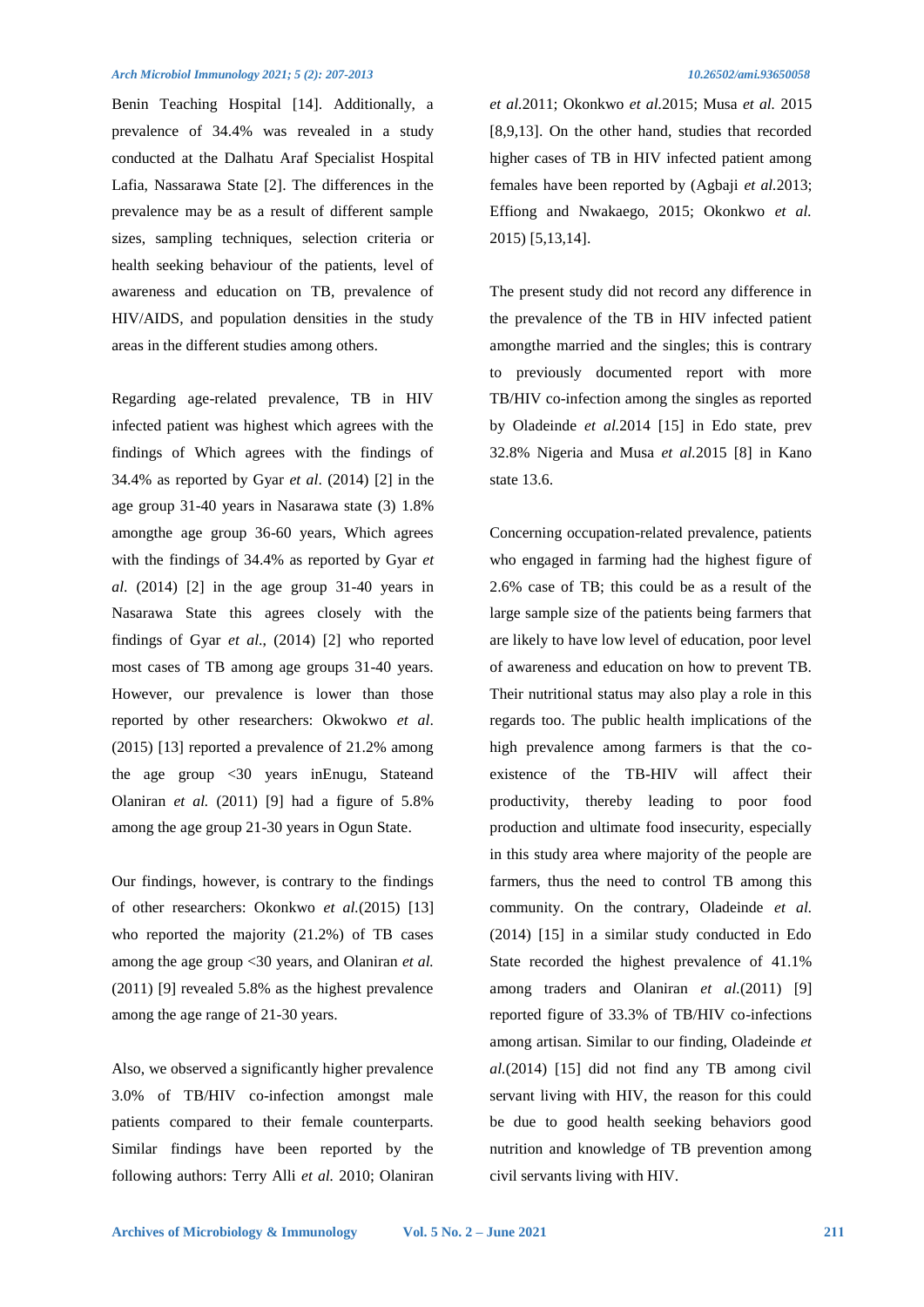### **5. Conclusion**

The present study has established the link between TB and HIV infection in the study area. TB remains the most common opportunistic infection among HIV-positive people. We therefore recommend improve antiretroviral treatment coverage and increase uptake of tuberculosis screening, treatment and prevention as a way of reducing active TB among people living with HIV. In addition, occupational health services should be provided by government to famers, which are in most cases forgotten very important workers.

### **References**

- 1. Bigwan EI, Ohaeri MC, Okonkwo HI, et al. Prevalence of Acid-Alcohol-Fast Bacilli among patients with suspected cases of pulmonary tuberculosis in Jos, Nigeria. African Journal of Clinical and Experimental Microbiology 15 (2014): 103-108.
- 2. Gyar SD, Dauda E, Reuben CR. Prevalence of tuberculosis in HIV/AIDS patients in Lafia, Central Nigeria. Int. J. Curr. Microbiol. App. Sci 3 (2014): 831- 838.
- 3. Egah DZ, Banwat EB, Alanana JA, et al. Tuberculosis in Jos, Nigeria: A 9-Year Review of Laboratory Report at the Jos University Teaching Hospital. Nigerian Medical Practitioner 46 (2004): 33-35.
- 4. Pennap GR, Makpa S, Ogbu S. Prevalence of HIV/AIDS among Tuberculosis Patients seen in a Rural Clinic in Nigeria. Trakia Journal of Sciences 9 (2011): 40- 44.
- 5. Ebonyi AO, Meloni ST, Anejo-Okopi J, et al. Factors associated with pulmonary tuberculosis-HIV co-infection in

treatment-naive adults in Jos, North Central Nigeria. J AIDS Clin Res (2013).

- 6. Ebonyi AO, Oguche S, Ejeliogu EU, et al. Prevalence of and risk factors for pulmonary tuberculosis among newly diagnosed HIV-1 infected Nigerian children. Germs 6 (2016): 21.
- 7. Habib AG. A clinical and epidemiologic update on the interaction between tuberculosis and human immunodeficiency virus infection in adults. Annals of African Medicine 8 (2009).
- 8. Musa BM, Musa B, Muhammed H, et al. Incidence of tuberculosis and immunological profile of TB/HIV coinfected patients in Nigeria. Annals of Thoracic Medicine 10 (2015): 185.
- 9. Olaniran O, Hassan-Olajokun RE, Oyovwevotu MA, et al. Prevalence of tuberculosis among HIV/AIDS patients in Obafemi Awolowo University Teaching Hospital Complex Oauthc, ILE-IFE. Int J Biol Med Res 2 (2011): 874-877.
- 10. Oluwaseun E, Akinniyi AP, Afolabi O. Primary multi-drug resistant tuberculosis among HIV seropositive and seronegative patients in Abeokuta, southwestern Nigeria. Am J Res Comm 1 (2013): 224- 237.
- 11. National Population Commission of Nigeria. Population and Housing Census, 2006. Available online: http://catalog.ihsn.org/index.php/c atalog/3340. (2021).
- 12. World Health Organization.TB monitoring, No. 30 strategy and Operation monitoring and evaluation. WHO, 2004. <http://www.who.int/gtb/en> (2021).
- 13. Okonkwo RC, Anyabolu AE, Onwunzo MC, et al. Prevalence of Smear Positive